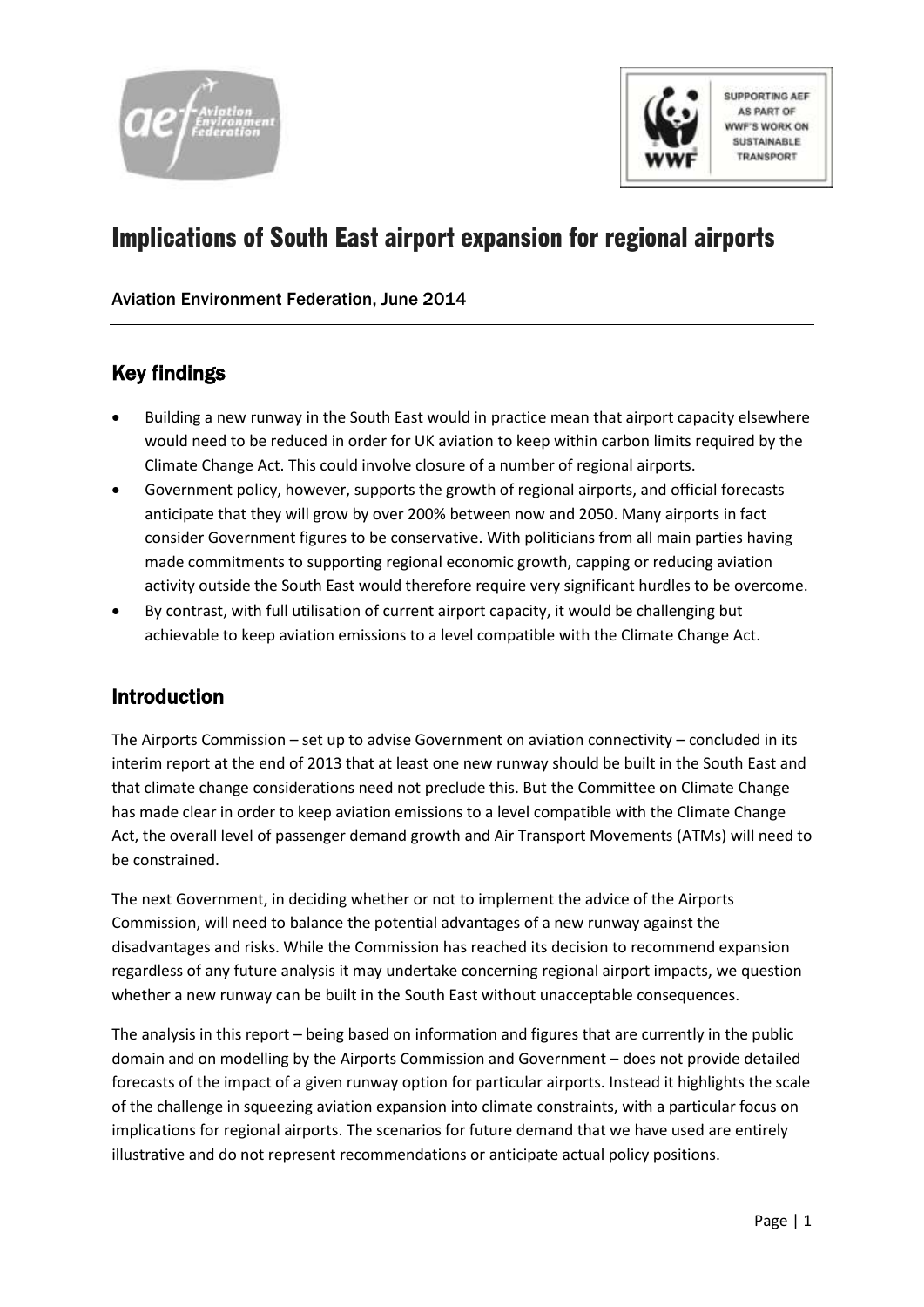## Policy context

The Climate Change Act ensures that the UK remains on track to deliver at least an 80% emissions cut by 2050 based on 1990 levels. The same commitment has been made by all G8 nations, having been agreed to represent developed countries' share of the global emissions reduction required to limit global warming to no more than 2 degrees. The Act, which received such wide and cross-party political support when it was passed in 2008 that only 5 MPs voted against it, legislates that by 2050 total UK emissions may not exceed 160 Million tonnes of CO2. A series of carbon budgets ensure delivery of the long term target, overseen by the independent Committee on Climate Change.

Emissions from international aviation and shipping are not yet formally included in carbon budgets due to disagreement at the global level about how to allocate them to nations, but the Committee on Climate Change is required by the legislation to take these emissions into account when setting carbon budgets for other sectors. The CCC has always maintained that in order to deliver the fundamental objective of the Act for the UK to play its part in limiting the risk of dangerous levels of global warming, emissions from all sectors, including aviation, must be counted.

The Committee's approach has been to assume that by 2050 CO2 emissions from flights departing from the UK would be around the level that they were in 2005, namely 37.5 Mt (around 120% growth compared with 1990), and for other sectors of the economy to deliver 90% emissions cuts by 2050<sup>1</sup> compared to their 1990 levels in order to make up for the shortfall. Aviation -currently responsible for around 5% of UK CO2 emissions – will be responsible for around a quarter of national CO2 emissions by 2050 under this approach. Since CO2 emissions per air passenger are set to fall somewhat over time as a result of technological and operational improvements in aviation, around a 60% growth in air passengers would be possible between 2005 and 2050 without increasing emissions, the CCC has calculated.

In December 2013, the Airports Commission – set up to advise Government on future airport capacity needs and reporting immediately after the next election – argued in its interim report that a new runway should be built at Gatwick, Heathrow, or possibly on a new Thames Estuary site following further consideration of the feasibility of this option. This would be possible, the Commission claimed, without breaching the CO2 limits.

**<sup>.</sup>** 1 See for example page 76 of *Building a low carbon economy*, CCC 2008 http://archive.theccc.org.uk/aws3/TSO-ClimateChange.pdf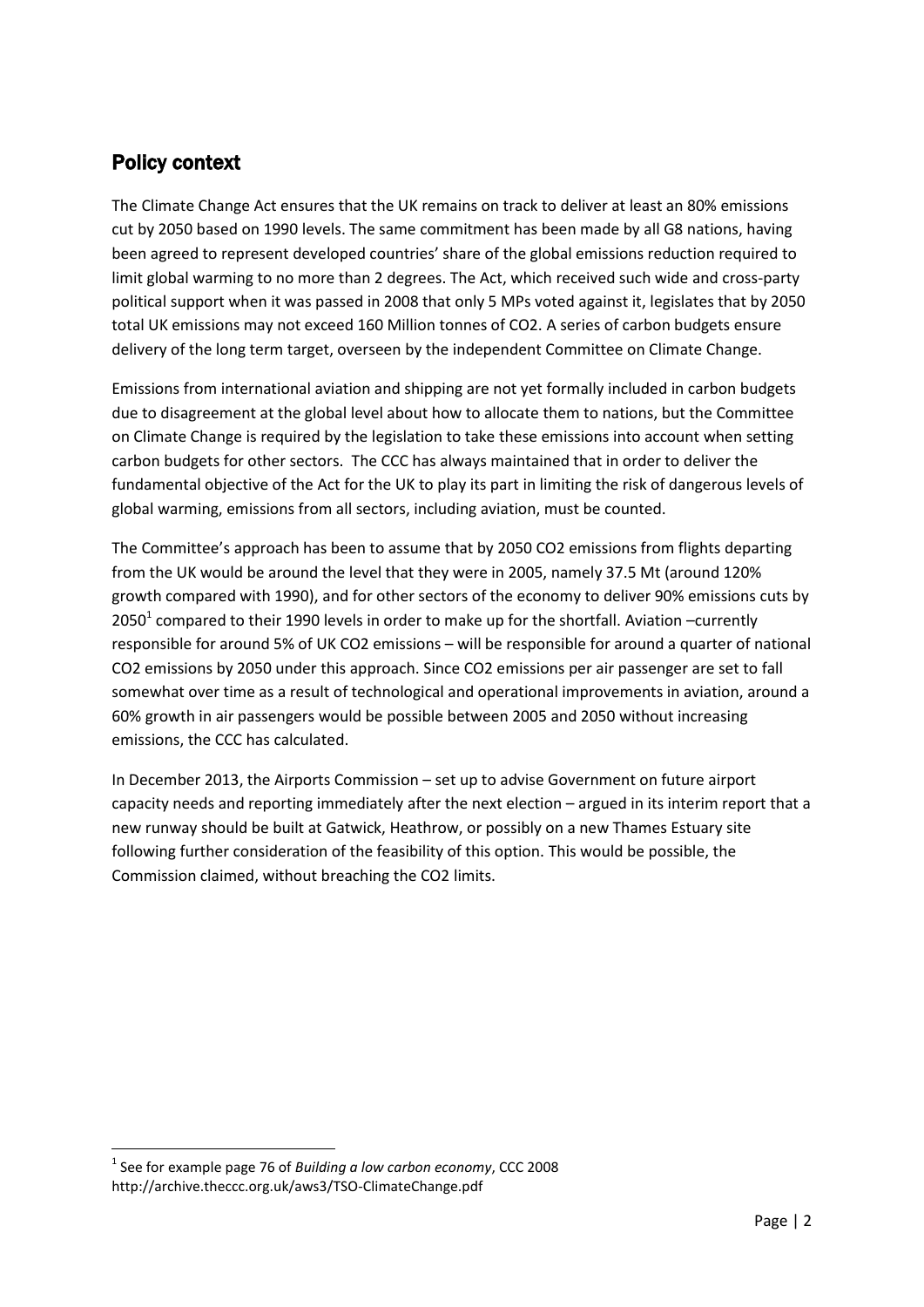But while this is theoretically true, in reality – as the CCC's work has always made clear – there would need simultaneously to be limits imposed on other airports<sup>2</sup>. Not only would these airports be unable to grow to capacity, but measures would be required to prevent them from growing to the levels currently predicted in official forecasts (which are already much lower than many airports' own ambitions) and in some cases a reduction compared with today's levels of air traffic would be needed. By contrast, the latest Government policy document on airports, the Aviation Policy Framework, makes no specific airport recommendations but sets out its general support for the growth of regional airports.

Neither the CCC, nor the Government, nor the Airports Commission has indicated either which airports should be constrained in order to meet climate objectives while building a new runway or what alternative package of policy measures could or should be implemented to limit emissions.

## The Airports Commission's vision of a more London-centric airports system

The Airports Commission's recent call for evidence on regional airports did not directly discuss the possible implications for regional airports of South East expansion under a carbon cap. But it did make clear that while the Commission maintains its firm support for a new South East runway to bolster the UK's connectivity to emerging markets, it would not be opposed to some scaling back in capacity elsewhere. The paper suggests that:

- Consolidation of the UK's regional airports into fewer, larger airports could enhance regional connectivity, since larger airports serving bigger catchment areas could attract a wider range of services.
- As regional airports cater predominantly and increasingly to tourist travellers, their wider economic contribution to the UK is questionable, since they facilitate outbound as well as inbound tourism, with the former facilitating the spending of British money abroad (the phenomenon environmental organisations have called the 'tourism deficit')
- A drop in domestic travel connecting the regions with London the other mainstay of regional airport traffic – has both preceded and outlasted the recession and may be related to long-term changes in the market arising from competition from improved rail services, the development of long haul routes from regional airports (such that passengers have no need to hub through London), and the relative attractiveness of overseas hubs.

The Commission's approach on this point, however, seems out of step not just with the commitment in Government policy to support regional airport growth but also with concern among leading

<sup>2</sup> The Committee's 2009 report *Meeting the UK aviation target* advised that in order to limit growth in air passengers to 60%, rather than the 200% increase that could arise between 2005 and 2050 in the absence of a carbon price and with unconstrained airport infrastructure, Government action would be required. The Committee avoided making any direct policy recommendations but noted that even the introduction of carbon trading for aviation – which has proved to be so politically difficult to implement that the coverage of aviation emissions under the EU ETS has been massively scaled back – would be insufficient, with further restraint required. The report says "The policy instruments which could achieve this restraint include a carbon tax on top of the forecast carbon price, limits to further airport expansion, and restrictions on the allocation of takeoff and landing slots even where airports have the theoretical capacity available." (Executive Summary page 23).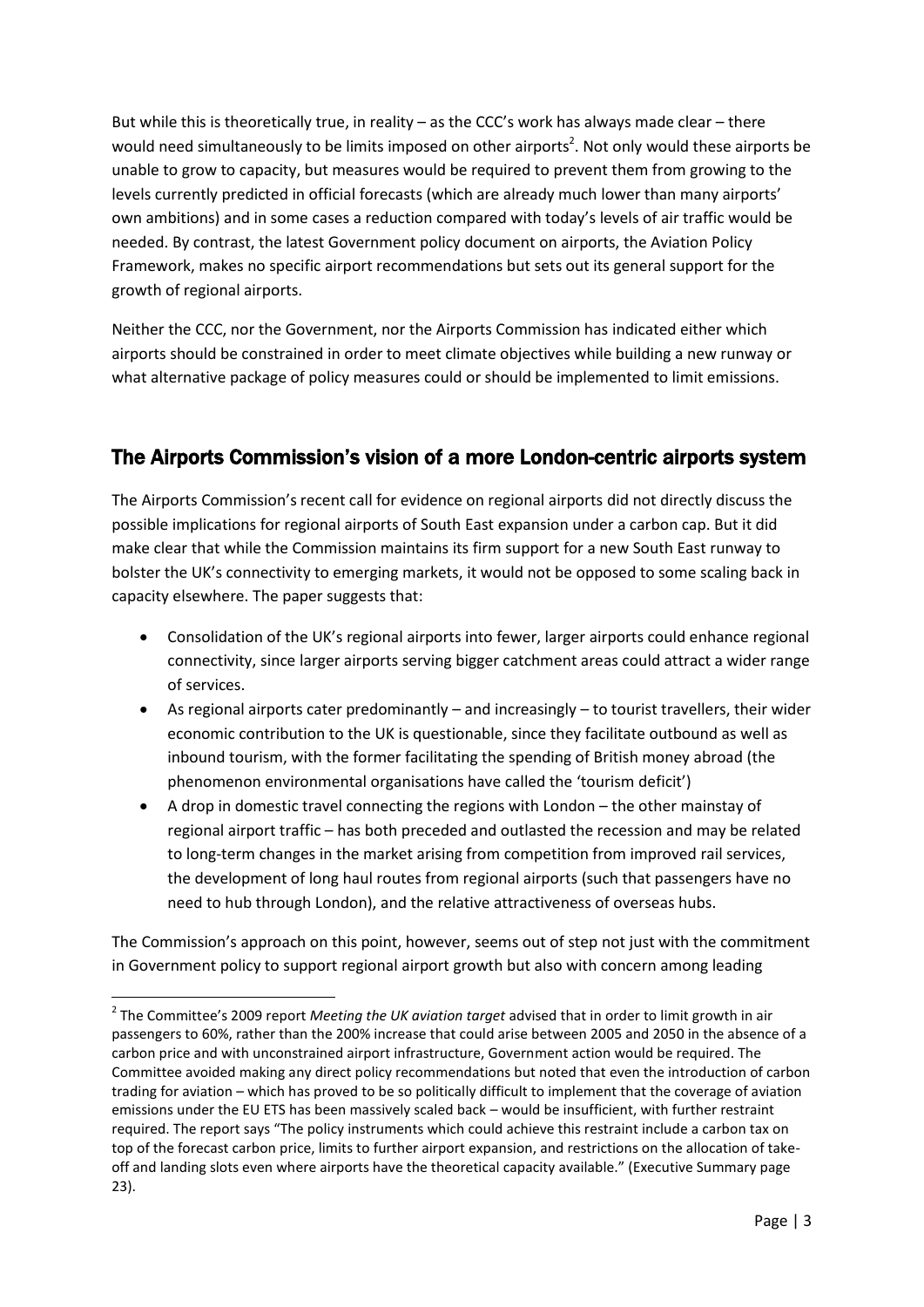politicians of all major parties about the need to 'rebalance' the UK economy by supporting regional economic growth.

## Methodology

The majority of our analysis in this report uses the latest aviation forecasts from the Department for Transport, published in 2013. While the Airports Commission conducted its own forecasting in preparation for the interim report, we have, for two reasons, chosen not to use this for our main analysis. First, while the Commission has clearly conducted CO2 modelling of the airports system (see graph on p 7) it has not, unlike the Department for Transport, published airport-specific CO2 forecasts, which were essential for our calculations. Second, the Airports Commission is an independent body advising Government. While it is at liberty to produce its own evidence, the Government has yet to indicate whether or not it will adopt the alternative forecasting methodology developed by the Commission. The 2013 DfT forecasts therefore remain the most recent official figures.

### Estimating emissions from a new runway

The Airports Commission has now received detailed submissions from the proposers of all shortlisted runway options, as well as in relation to a possible Thames Estuary site, and will publish its consideration of these in the autumn. While this analysis is likely to include the Commission's own forecasts of the carbon implications of the various options, it is possible for the purpose of this analysis to estimate these emissions now using existing Government CO2 forecasts. Sensitivity analysis comparing this with Heathrow's own estimate is included in Annex 1.

While our calculation is based on figures relating to Heathrow, we make no assumption about the new runway being at Heathrow rather than at Gatwick or in the Thames Estuary. Given both the Government's specification that the Airports Commission focus on maintaining the UK's hub status, and the focus throughout the Commission's work on the value of connectivity to emerging markets, however, Heathrow's current mix of predominantly long haul travel, together with some short haul and domestic aviation seems likely to provide a reasonable proxy for the anticipated use of a new runway. Gatwick's current focus on short haul leisure travel suggests that using historic emissions figures for Gatwick as the basis for likely emissions from a new runway would generate an underestimate. Wherever in the South East a runway is located, both the CO2 emissions from its flights and therefore the scale of impact on allowable CO2 from regional airports would be similar (assuming that each would result in a net increase of only one runway).

Our estimate of emissions from a new runway uses DfT forecasts of CO2 per passenger from Heathrow by 2050 with its current two runways together with Heathrow's own estimate of 2050 passenger numbers with a new runway. The figure for passenger numbers is slightly lower than the Airports Commission's estimate of unconstrained demand from Heathrow if a carbon cap was introduced. Emissions from ground-based sources are not included (but are likely to be small compared with emissions from flights). Our approach assumes that the future mix of traffic at a 3 runway airport is similar to the traffic mix that would operate from a 2-runway Heathrow.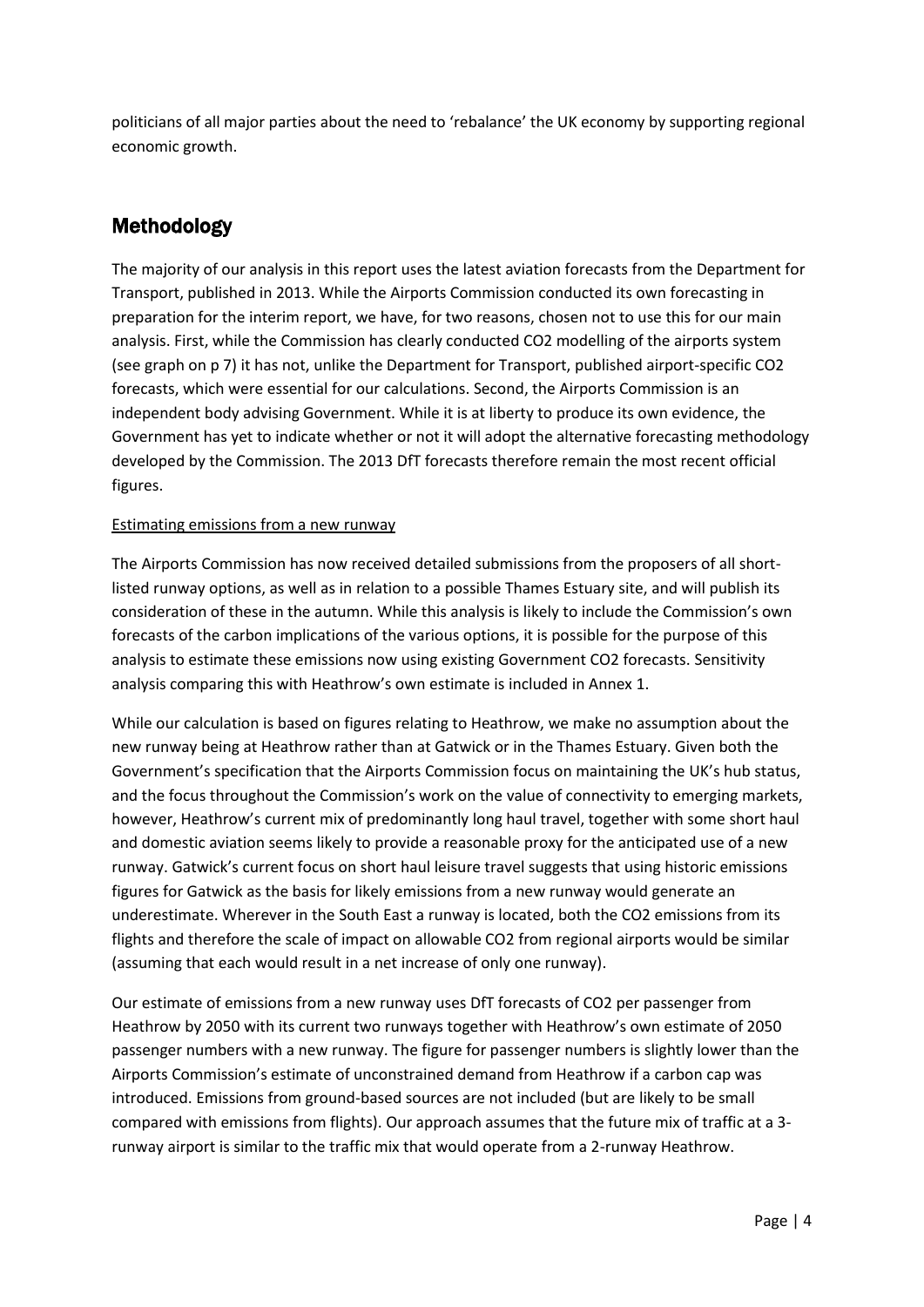Our calculations are summarised in the table below:

| DfT forecast (2013) of emissions from Heathrow in 2050 with two runways                | 18.2 Mt CO2            |
|----------------------------------------------------------------------------------------|------------------------|
| DfT forecast (2013) of passengers from Heathrow in 2050 with two runways               | 92.9 million           |
| Heathrow Airport forecast of passengers from the airport in 2050 with three<br>runways | 134.6 million          |
| Implied total emissions from Heathrow in 2050 with three runways                       | 26.4 Mt $CO2^3$        |
| Implied total emissions associated with a new runway                                   | 8.2 Mt CO <sub>2</sub> |

The chart below illustrates the proportion of total emissions that could be taken up by a new runway using this estimate, as well as how the emissions split between London and the regions could be impacted.



*be heavily constrained* 

**.** 

## Illustrative scenarios for regional airport activity with a new runway

In order to build some possible airport scenarios and test them against the emissions cap of 37.5 Mt, we have used 5 key sets of statistics:

- 1) Our estimate of emissions from a new runway (8.2 MtCO2 as explained in Annex 1)
- 2) Forecasts of CO2 from major UK airports in 2050 if traffic were to be kept at current levels. Since efficiency will improve over time, emissions associated with a given airport would fall

 $3$  Heathrow with a third runway would therefore take up over 70% of the total CO2 available to UK aviation under a carbon cap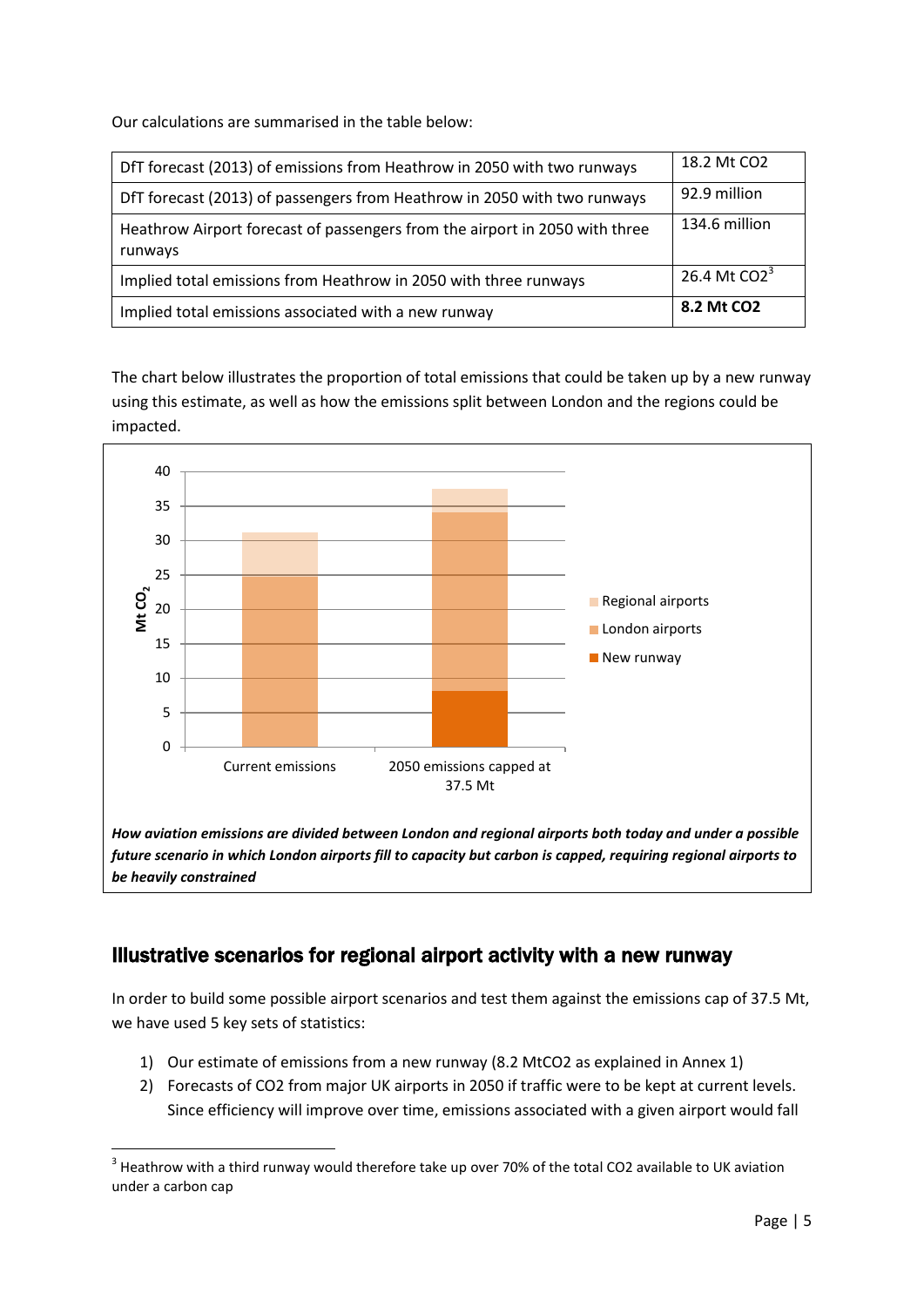by 2050 if traffic were kept constant. We have estimated 2050 emissions for this scenario by applying the DfT's efficiency assumption of 0.8% annually to the emissions per passenger in 2010 (this being the latest year for which DfT CO2 estimates by airport are available). Passenger numbers are from the CAA, in line with DfT practice.

- 3) Forecasts of CO2 from major airports in 2050 based on the DfT's 'constrained' (no new runways) model
- 4) Maximum airport capacity figures in million passengers per annum as estimated by the Airports Commission
- 5) Our 2011 analysis for WWF-UK on maximum airport capacities based not just on runway limits but on existing planning permissions and terminal facilities.

Airports have been categorised as either 'London' or 'regional' using the Airports Commission's categorisation, namely that Heathrow, Gatwick, Stansted, Luton, London City and Southend are all London airports and others are regional.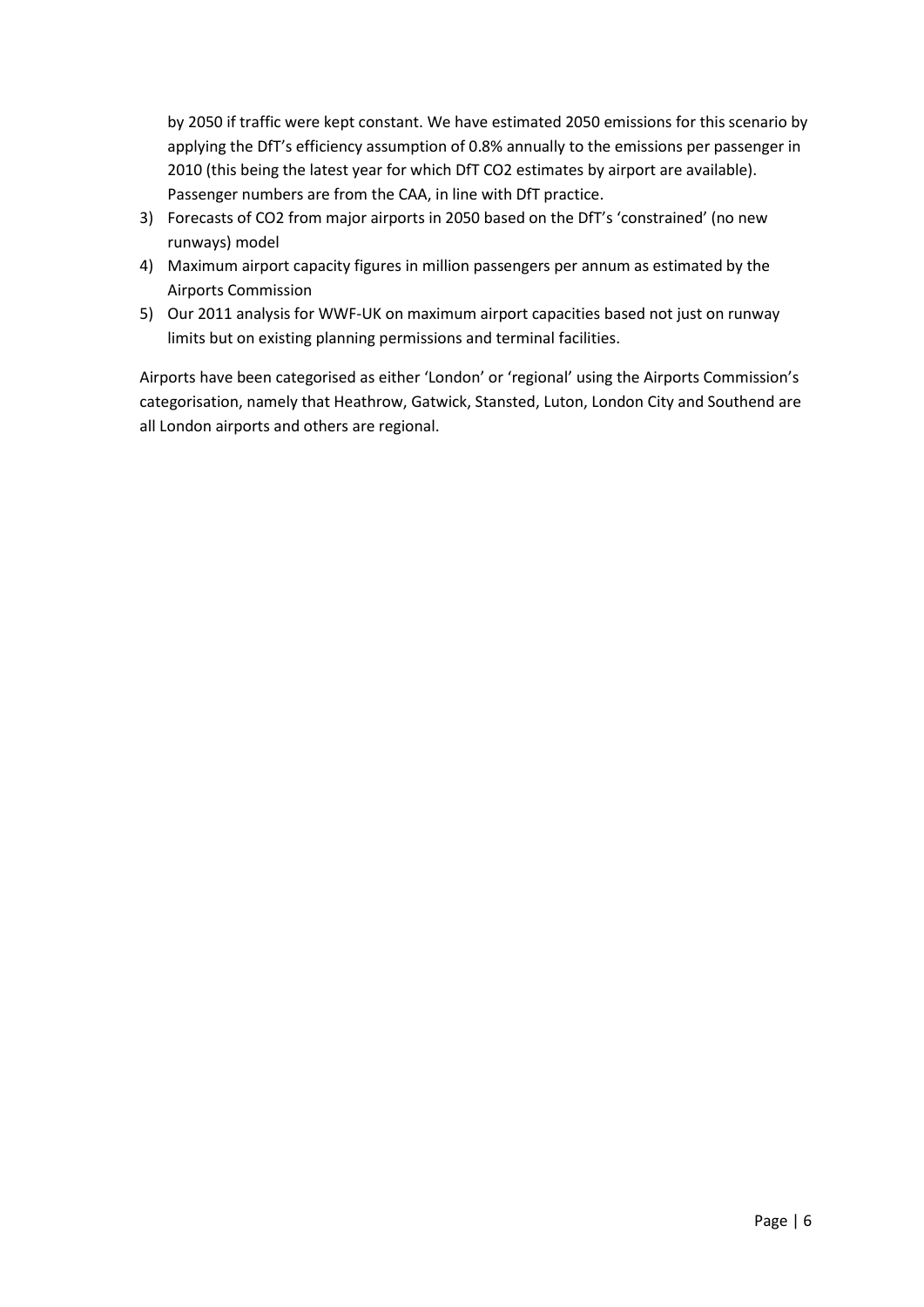

#### NOTES:

- In Scenario 1 Latest Government Forecast, no new runway the total national CO2 figure would reach 47 Mt if emissions from Assisted Power Units, freight and residual sources were included, but it is not possible to divide these emissions between regional and London airports based on publicly available data.
- In Scenario 2, an unspecified number of new runways are built.
- The DfT figure of 18.2 for CO2 emissions from a 2 runway Heathrow operating at maximum capacity has been used in all relevant scenarios.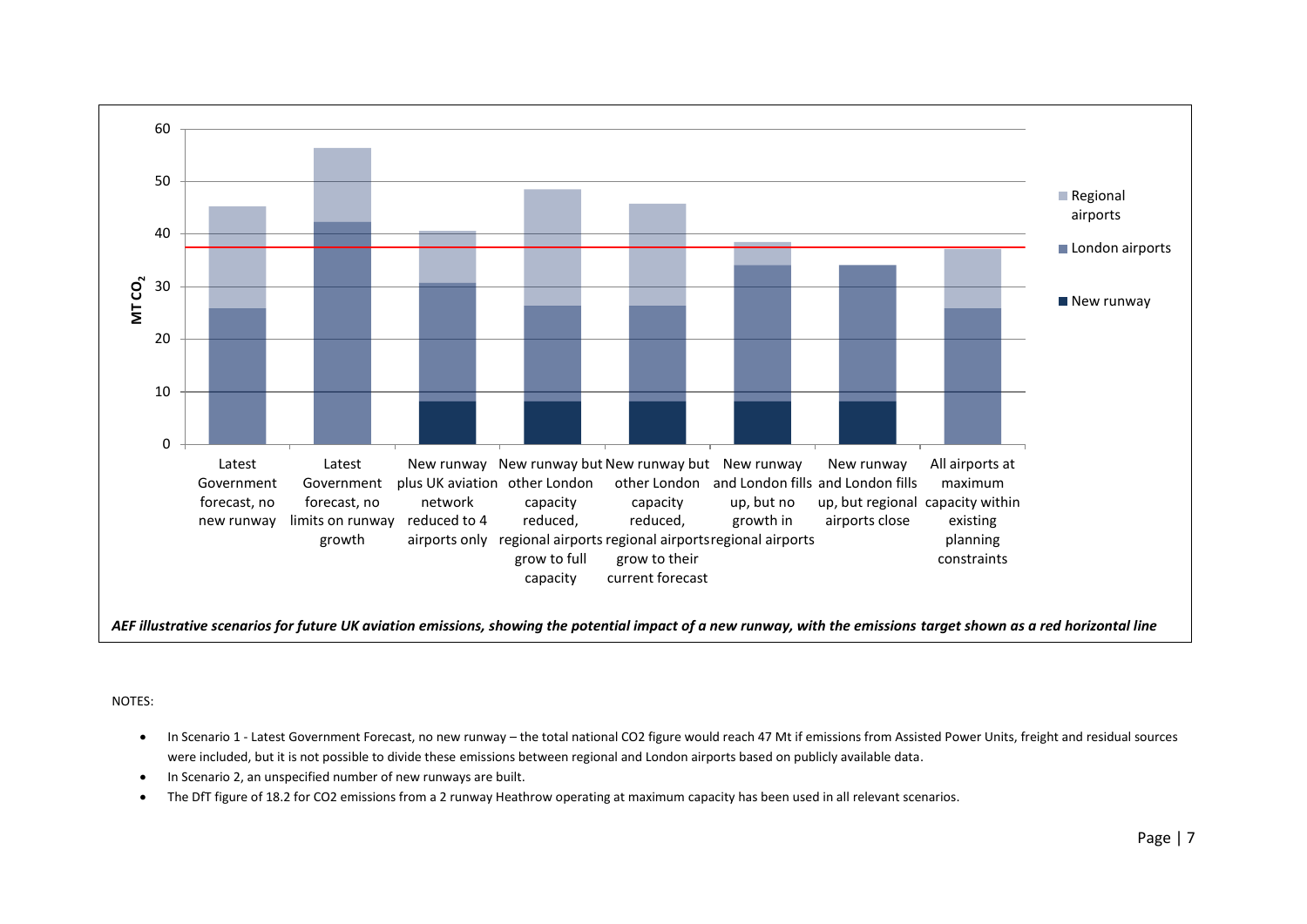### *Scenario 1: DfT Business as usual (47 Mt CO2)*

As a baseline, it is helpful to note that even without building any new runways ('capacity constrained'), and assuming a continuation of Air Passenger Duty and the introduction of carbon trading for all flights departing the UK, emissions are forecast to substantially overshoot the 37.5 Mt target unless additional action is taken. The DfT 'constrained' scenario allows for incremental growth in terminal facilities if required.

### *Scenario 2: DfT no limits on airport capacity (56.4 Mt CO2)*

The latest DfT forecasts did not include CO2 figures associated with unconstrained airport expansion. They did, however, include passenger forecasts under an unconstrained model. To estimate the associated CO2 emissions, we have multiplied these figures by airport by airport averages for emissions per passenger based on the constrained model. This scenario results in the largest overshoot of the target and is included to illustrate the significance of capacity constraints in controlling emissions. Our estimate excludes emissions associated with freight and ground-based aviation sources (estimated at 1.7 Mt in the constrained scenario).

### *Scenario 3: New runway plus UK aviation network reduced to 4 airports only (*40.6 Mt CO2)

In this scenario, the policy approach would be to limit UK aviation only to those airports at which demand is likely to be strongest. A new runway would be built at either Heathrow or Gatwick and their existing runways used to capacity, in line with DfT forecasts. Manchester and Birmingham would also be used to their maximum capacity but all other airports would close. Even with these constraints, aviation emissions would overshoot the target.

### *Scenario 4: New runway but other London capacity reduced, regional airports grow to full capacity (48.5 Mt CO2)*

An alternative approach would be to focus on the Government's commitment to support growth at regional airports. Having allowed for one new runway to be added and for two other London runways to operate either at Heathrow or with a traffic mix comparable to that of Heathrow today, all other London runways and airports would close. Regional airports are, by contrast, assumed to reach full capacity. This would result in a large overshoot of the aviation emissions target.

### *Scenario 5: New runway but other London capacity reduced, regional airports grow to their current forecast (45.8 Mt CO2)*

This adopts a similar line to scenario 4 but scales back regional airport growth such that rather than reaching their maximum capacity regional airports are assumed to grow only to the level currently forecast by the Government's constrained model. (In reality regional airport forecasts would of course change if London airports were to close so the assumption is entirely illustrative.) This scenario would still, however, overshoot the target.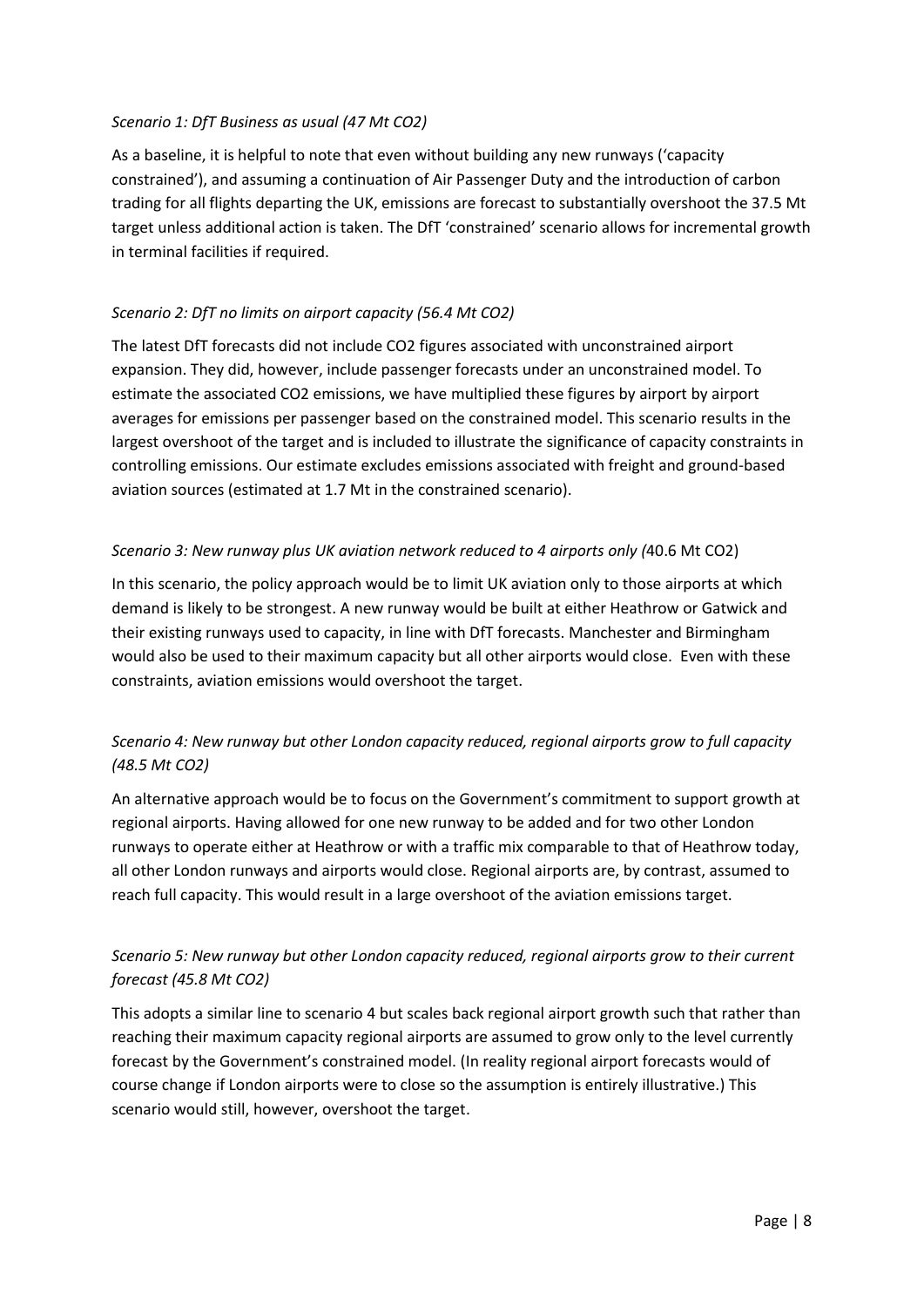### *Scenario 6: New runway and London fills up, but no growth in regional airports (38.5 Mt CO2)*

In this scenario the Government, recognising the strong demand for aviation in London and perhaps focussing on long-haul business connectivity, allows London airports to grow to capacity alongside the addition of a new runway. But to control emissions, regional airports are not permitted to grow beyond current levels. Given the data available (in particular the latest year for which the Government has forecast airport-by-airport CO2), we have used 2010 figures as a proxy for current levels.

While 'no growth over today's levels' may not sound like a particularly stringent control, as discussed in the next section it contrasts with a Government prediction of more than 200% growth in regional airports between now and 2050, so would in fact represent a dramatic reduction in the traffic many regional airports are currently anticipating. This scenario would bring aviation emissions close to the target, though there would still be an overshoot.

### *Scenario 7: New runway and London fills up, but regional airports close (34.1 Mt CO2)*

This scenario is the only one of those illustrated that brings in which emissions fall below the target level, assumes that London airports, including a new runway, are the only ones in operation. The emissions headroom of 3.4 Mt CO2 could, however, be swallowed up by the inclusion of just one additional (regional) airport. Manchester and Birmingham are both already expected to exceed this emissions level by 2050 in the Government's 'constrained' scenario.

### *Scenario 8: No new runway, and other airports grow only within current planning limits*

In 2011, AEF undertook research for WWF titled *Available UK airport capacity under a 2050 CO2*  target for the aviation sector<sup>4</sup>. It included detailed assessment of the UK's existing airport capacity defined not only in terms of maximum runway capacity but also current terminal infrastructure and planning permissions. This tighter definition of 'current capacity' than that used by DfT meant that our forecasts for maximum possible passenger throughput were lower than those in Government forecasts. The research found that if existing capacity was used to the maximum levels possible within current planning permissions, passenger growth of around 60% would be possible – exactly matching the level CCC had concluded was possible within a carbon cap of 37.5 Mt CO2.

By substituting the DfT's constrained passenger forecasts with our 2011 estimates of maximum passenger throughputs based on our tighter definition of constraint, we find that associated total CO2 emissions fall just below the 37.5 Mt threshold<sup>5</sup>. This suggests that the easiest way to ensure that UK aviation emissions are adequately controlled would be to impose a moratorium on airport expansion.

<sup>4</sup> <http://www.aef.org.uk/?p=1393>

<sup>&</sup>lt;sup>5</sup> Some developments (for example at Southend, Birmingham and Luton) have taken place in the past three years which could increase somewhat the total available capacity but undertaking a full review of planning permissions was outside the scope of this analysis.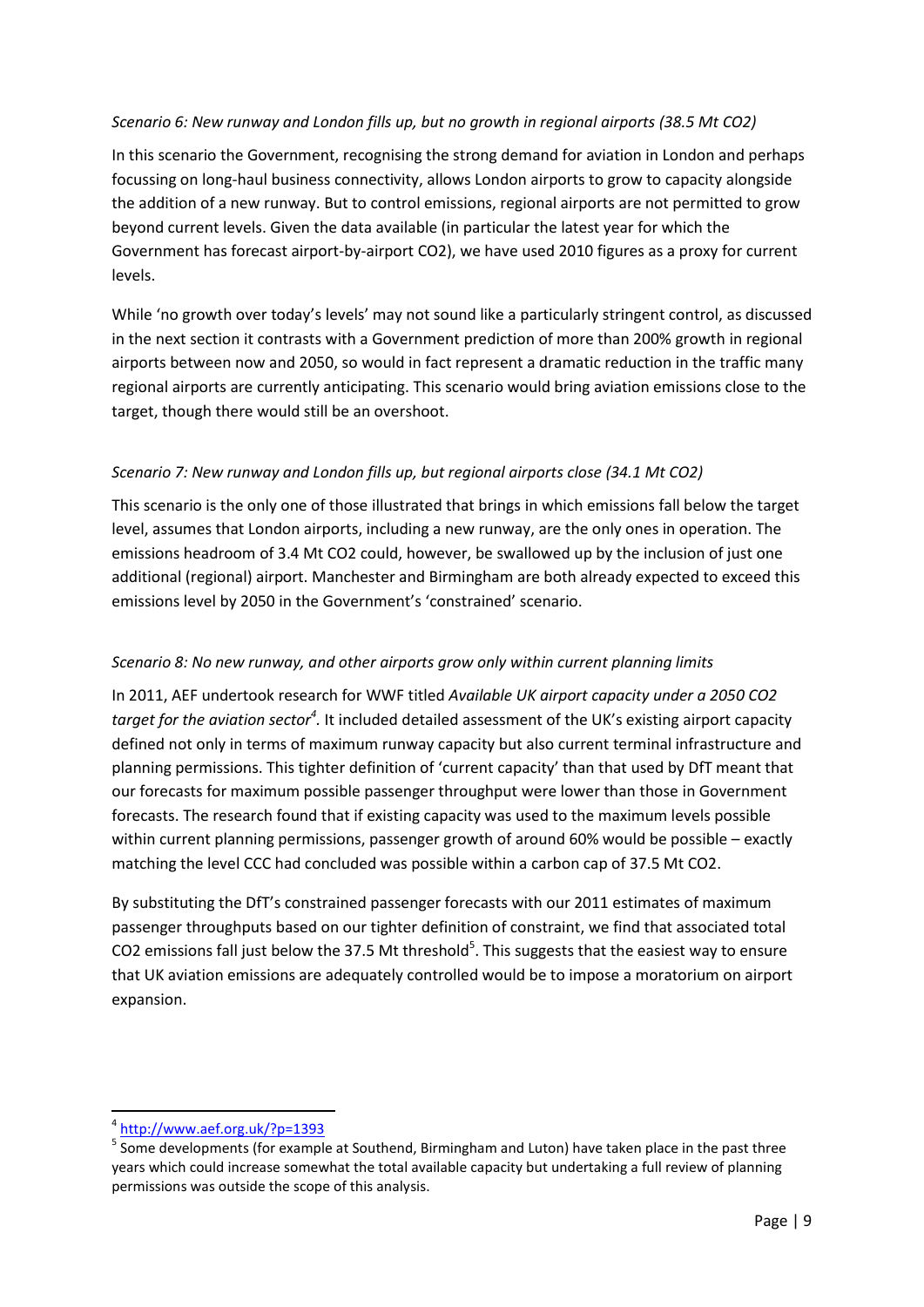## The implications of a "no growth" assumption for regional airports

Forecasts of growth at regional airports have been significantly scaled back in recent years, both by Government and by airports themselves, as is evident from revisions to airport master plans since the recession. Nevertheless, constraining airports to their 2010 levels of demand would mean curtailing very significantly the levels of growth currently predicted by the Department for Transport, the Airports Commission, and airports themselves.

The table below indicates the forecast levels of growth, in million passengers per annum (mppa), for London and regional airports as given by the DfT and the Airports Commission, with the DfT predicting that even with no expansion in current airport infrastructure and with aviation covered by a carbon trading scheme, regional airports would grow by 203% between 2010 and 2050. The Airports Commission, using an alternative methodology, predicts significantly lower growth at regional airports and their recent call for evidence indicates some of the possible reasons for the Commission's view that there are significant challenges for these airports in returning to earlier growth rates (see page 3). Nevertheless, the Commission forecasts an overall growth in demand at non-London airports of 147% between 2010 and 2050.

|          |             |               |                    | 2050 forecast      |                   |
|----------|-------------|---------------|--------------------|--------------------|-------------------|
|          |             | 2050 forecast |                    | Airports           | Percentage growth |
|          |             | DfT           |                    | Commission         | anticipated by    |
|          | 2010 actual | constrained   | Percentage growth  | constrained traded | Airports          |
|          | (mppa)      | (mppa)        | anticipated by DfT | (mppa)             | Commission        |
| London   |             |               |                    |                    |                   |
| airports | 135.8       | 199.6         | 47                 | 198                | 46                |
| Regional |             |               |                    |                    |                   |
| airports | 81.9        | 247.9         | 203                | 202                | 147               |

Airports' own traffic forecasts are published in the context of their master plans, which are designed to inform local people, planners, and airport shareholders about airports' future development plans. The significance of these plans in the local authority planning system – and specifically in considerations about land being earmarked for future use – was reaffirmed in 2012 by the National Planning Policy Framework. It is therefore important to highlight that regional airports' master plans consistently predict higher growth rates than those in official forecasts, and that this remains the case despite significant downgrading of many airports' traffic forecasts since the recession.

Newcastle Airport for example, which published a revised master plan in 2013, predicts that by 2030 it will be serving 8.5 mppa, in contrast with the DfT's estimate of 5.1 mppa, specifically stating that "We consider that the DfT forecasts underplay the potential of regional airports"<sup>6</sup>. Glasgow Airport's master plan, updated in 2011, predicts 16.4 mppa by 2040, compared with the DfT's figure of 9.7 mppa and Edinburgh expects 20.5, as against 17. Many airports have not updated their master plans since before the economic downturn and therefore continue to use figures that are even higher compared with DfT forecasts.

<sup>6</sup> <http://www.newcastleairport.com/masterplan>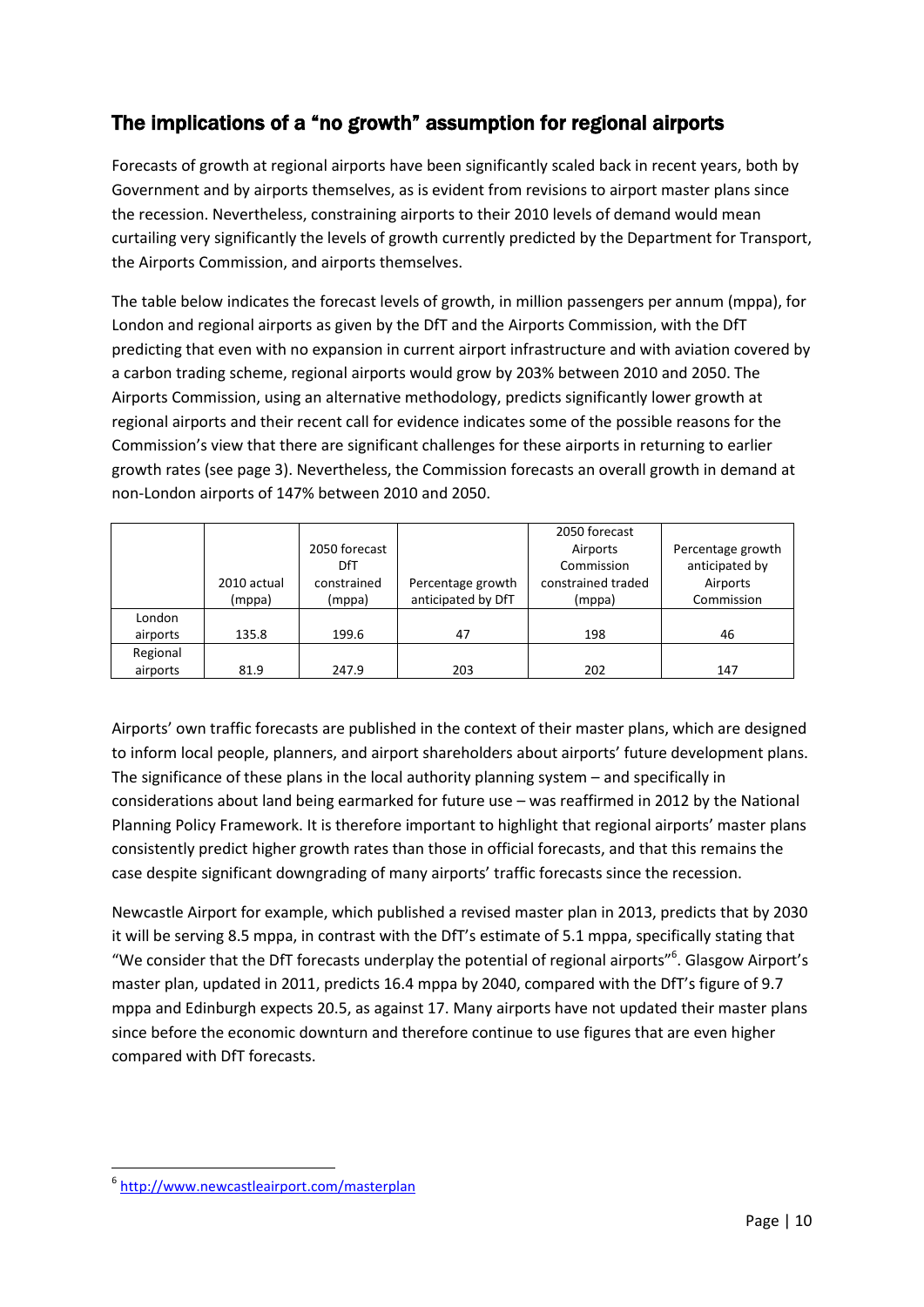## Are there other ways for aviation to comply with the Climate Change Act?

### Is the 37.5 Mt target level too demanding?

It is sometimes argued, for example by the industry body Sustainable Aviation, that rather than imposing a sector-specific emissions cap at UK level, the industry should instead be permitted to meet any emissions target imposed on it through unlimited purchase of carbon credits from international markets. The Airports Commission's modelling of how the airports system might operate within climate constraints therefore includes both a 'carbon capped' model run – where UK aviation emissions do not exceed 37.5 Mt in 2050 – and a 'carbon traded' scenario, where no UK cap is applied but the sector is included in a global emissions system. But there are a number of reasons why the latter approach would be problematic.

- Including aviation in our long term national-level target to bring emissions down to a total of 160 Mt by 2050 but allowing the sector to take up an even larger proportion of the total carbon pie than already assumed would place practically impossible burdens on other sectors that would be extraordinarily expensive to achieve.
- As no international carbon trading system for aviation yet exists, and even the modest step of including the sector in the EU's Emissions Trading system has been effectively blocked beyond application to intra-EU flights, allowing emissions to grow unabated in the hope that they will be reined in in future would be a highly risky strategy.
- Letting carbon traders manage the UK's climate strategy would be a bit like letting bankers run the economy. While there could undoubtedly be a role for an effective market-based mechanism for aviation emissions, it would be foolish to sit back and hope that the market will sort out emissions and that airlines will have perfect foresight in relation to potentially sky high carbon prices if the market runs its course. To ensure that markets work, the Government needs to take appropriate planning and investment decisions. This applies as much to aviation as to all other sectors of the economy, which is why the Climate Change Act was first introduced into legislation.

In fact, there are a number of ways in which the 37.5 Mt target could be regarded as not tough enough, and as potentially requiring further tightening.

- 37.5 Mt by 2050 represents around 120% growth compared with 1990 level**s**, as against the 90% cuts expected from most other sectors of the economy, many of which are far less discretionary than air travel. Propensity to fly correlates closely with income, so it is primarily higher earners who benefit from its lenient treatment compared with other sectors. Neither CCC nor the Government has ever produced analysis demonstrating improved environmental or economic efficiency or social benefit arising from allowing aviation more generous terms than other sectors of the UK economy.
- There is no safety net for non-CO2 impacts in a planning assumption based on either CO2 or CO2equivalent, the latter of which takes account only the Kyoto basket of gases. While climate scientists have yet to agree on the ideal metric to take account of aviation's non-CO2 impacts – principally NOx and water vapour – researchers reporting to the UN on this issue are engaged actively in resolving this difficulty. In the meantime, existing research strongly indicates that aviation emissions are around twice as harmful in terms of global warming as CO2 alone. Future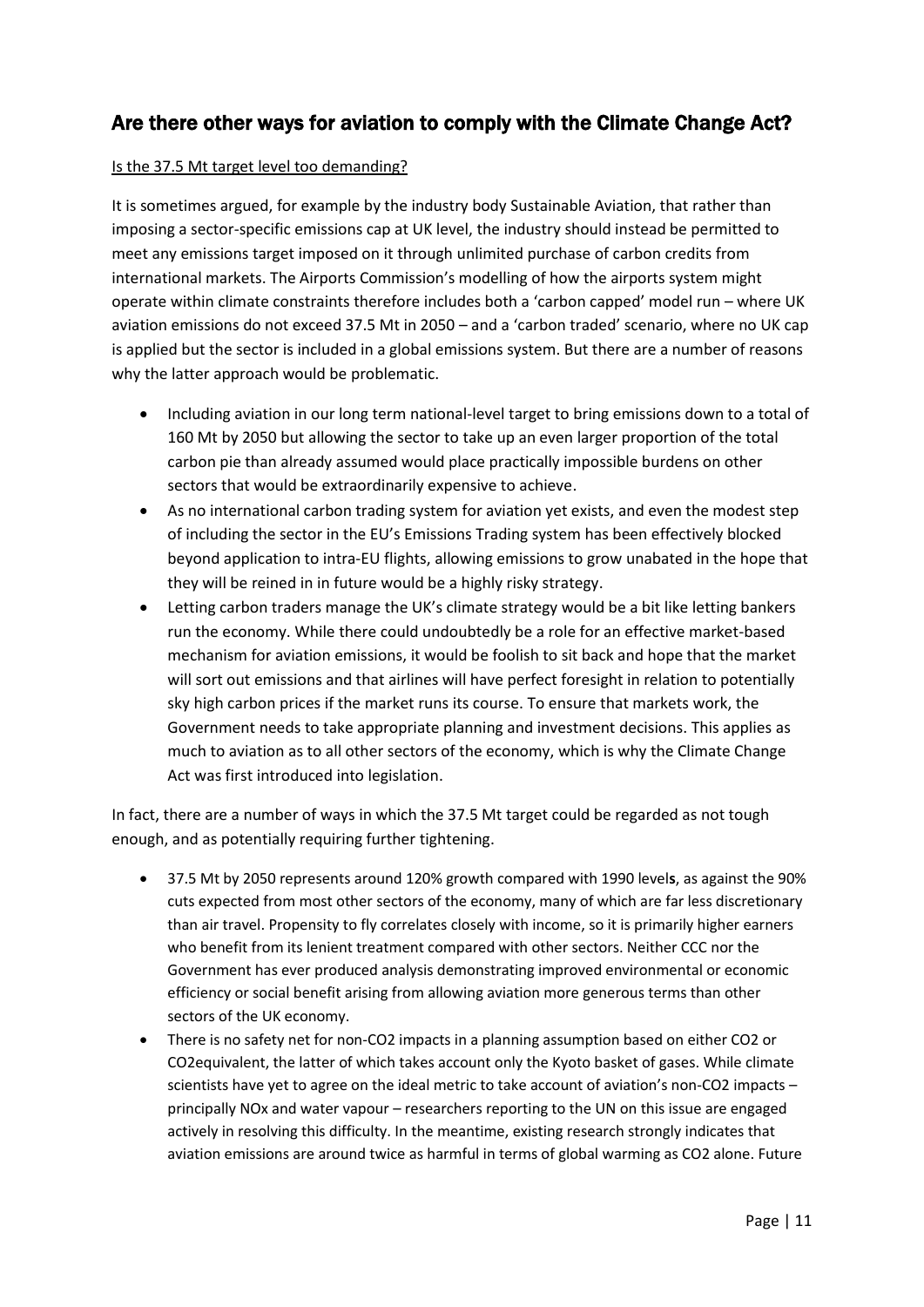inclusion of non-CO2 impacts would therefore be very likely to significantly tighten the cap on aviation emissions.

 The 37.5 Mt target focuses on a particular point in time – 2050 – with nothing to prevent aviation emissions from growing above this level in the interim. Indeed, modelling by both the Committee on Climate Change and the Airports Commission anticipates that the level would be exceeded in the intervening years. Since CO2 accumulates in the atmosphere the total emitted over the next few decades is far more significant than the level emitted in 2050, so a strong case could be made for interim targets.

### Are there other ways to achieve the 37.5 Mt target aside from restricting capacity?

Airport capacity restrictions are regarded by some as a crude and economically inefficient measure for managing emissions. Yet the reality is that even after all other feasible alternatives have been implemented, an emissions gap remains to be closed unless demand is constrained by supply and neither the Committee on Climate Change nor Government nor the Airports Commission has ever been able to say what package of policy measures would be required to meet a target of 37.5 Mt for aviation emissions by 2050.

The Department for Transport considered the marginal abatement cost of a number of possible aviation emissions mitigation measures as part of its 2011 response to the 2009 CCC report on aviation<sup>7</sup>. The report argued that "if all policies assessed were successfully implemented, and each of them achieved the central estimate of emissions savings, UK aviation emissions could be reduced by about 20 million tonnes of CO2 (MtCO2) in 2050. This would reduce the estimate of total UK aviation emissions in 2050 (in the absence of further government intervention) under our central baseline forecast to about 30 MtCO2 in 2050."

But the measures considered for analysis (early fleet retirement, introduction of a regulatory CO2 standard for aircraft, achievement if international fuel burn goals, operational improvements, incentives for biofuel use, and the provision of environmental information to passengers) have all been taken into account already in DfT and Airports Commission estimates of future carbon efficiency from aviation. The CCC's 2009 analysis rigorously reviewed these and other measures and concluded that a 0.8% average annual efficiency improvement could reasonably be assumed, and the Department for Transport's latest figures reach the same conclusion. Implementing all the policy measures considered in the 2011 MAC analysis to the extent anticipated in the 'central' forecast would require investment, international political commitment, and potentially sacrifices from other sectors of the economy (in relation to sustainable biofuel, which is in short supply) well beyond what is currently realistic.

The other approach to controlling aviation emissions, not covered in the MAC analysis, is through pricing. This could take the form of increases to Air Passenger Duty or agreement on an EU or global market-based measure (MBM) for aviation such as a carbon trading system. While both DfT and Airports Commission modelling assumes that such a scheme is in place in fact the EU ETS for aviation now covers only around 25% of EU aviation emissions after full implementation of the original

**<sup>.</sup>** <sup>7</sup> https://www.gov.uk/government/uploads/system/uploads/attachment\_data/file/4208/ccc-response.pdf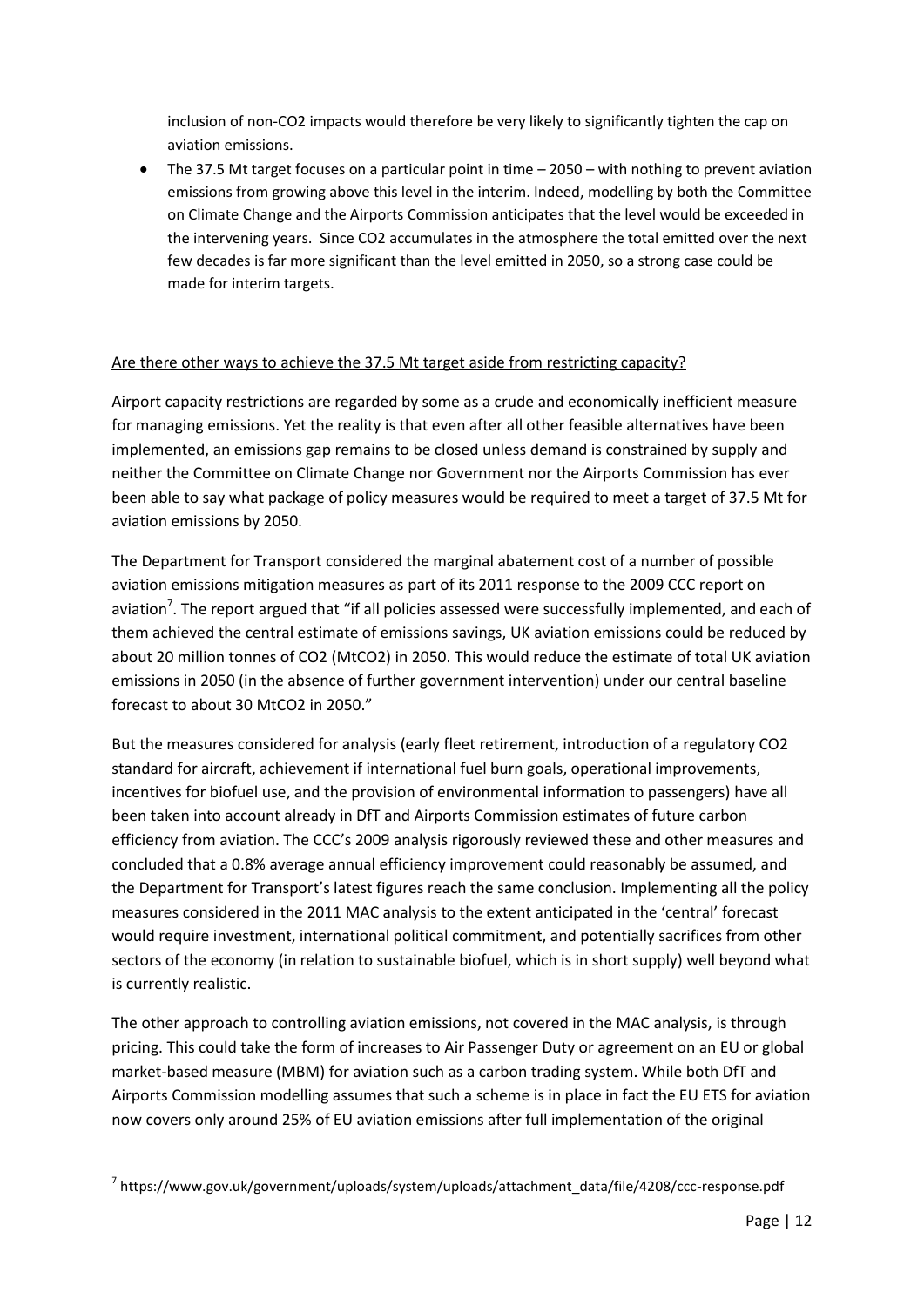legislation was put on hold, and the UN process for agreeing a global aviation MBM faces significant hurdles and is unlikely to be built on the same targets and ambitions as the UK Climate Change Act.

Perhaps the easiest way to illustrate the financial – let alone political – cost of achieving the climate target for aviation while building a new runway is to note that in the modelling conducted by the Airports Commission achieving the 'carbon capped' scenario required assuming a £600 charge per tonne of CO2 if capacity was unconstrained. This compares with a 2013 average carbon price of around £3.60 per tonne.

## **Summary**

Capping capacity may not at first glance appear the ideal solution to the aviation emissions challenges. Indeed the fact that emissions are forecast to exceed the 2050 target even without increasing runway capacity demonstrates that other measures – such as MBMs, taxes, carbon efficiency incentives, or a moratorium on any new planning permissions or terminal expansions – would need to be implemented even if no new runways were built in order to bring emissions down to the required level. But as we argued in our 2011 analysis for WWF, we believe that while challenging, the 37.5 Mt tonne target is – with a committed focus on making best use of existing airport capacity – achievable. With a new runway, by contrast, it would be effectively impossible.

Our airport capacity scenarios illustrate how difficult it would be to constrain demand to a targetcompatible level if a new runway were to be built. The fact that the 37.5 Mt target would be breached even if regional airports were prevented from increasing their passenger throughput from today's levels (for example using powers available to the Secretary of State under the Civil Aviation Act) suggests that achieving the climate target while building a new South East runway would require an overall reduction in activity at regional airports. Not only would this be politically very difficult to implement and have significant economic consequences, it would also run directly counter to the Government's support for regional airport growth set out in the 2013 Aviation Policy Framework.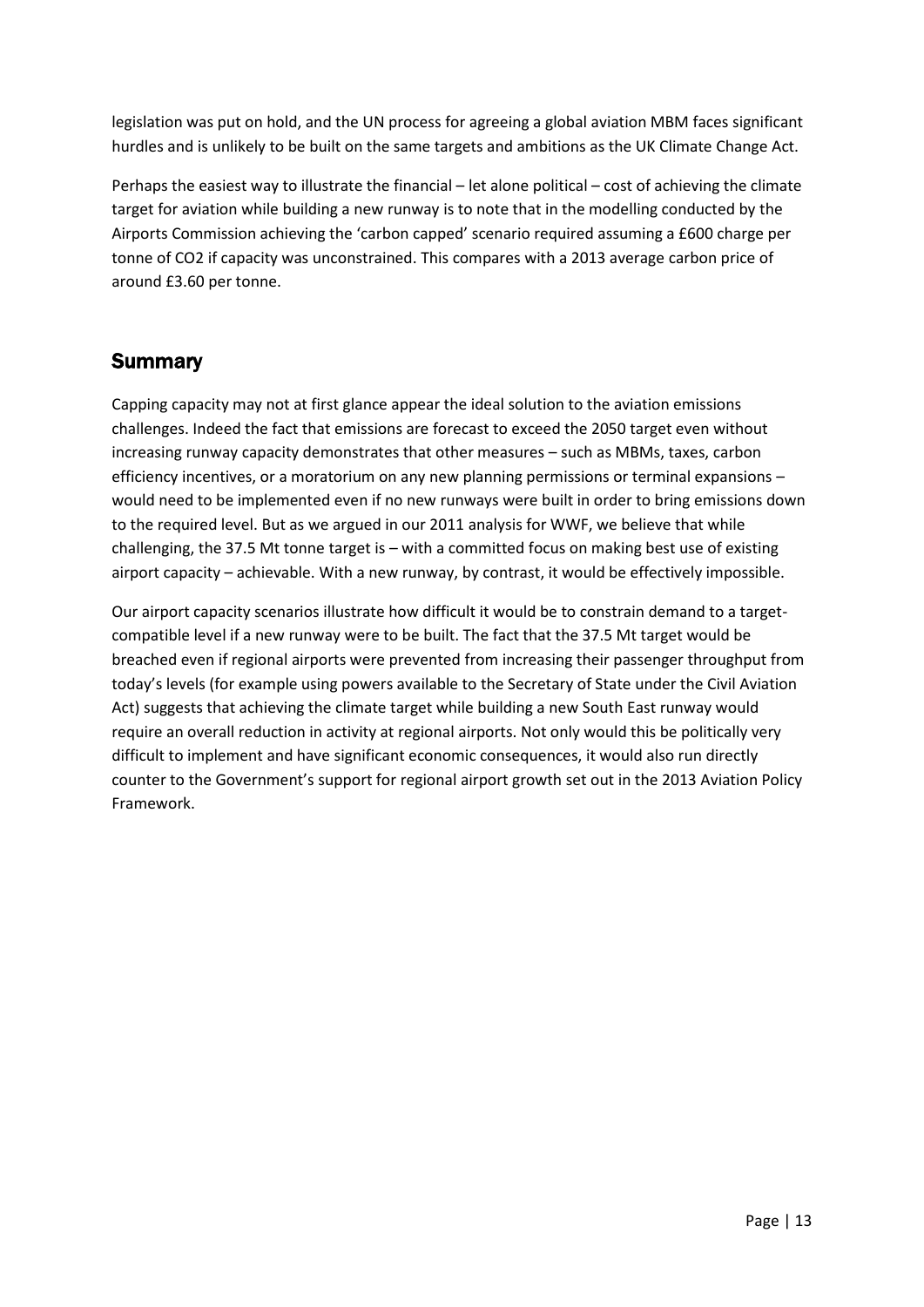## Annex 1: Sensitivity analysis

#### Comparison with Heathrow's own emissions estimate

Estimates of future aviation emissions vary according to assumptions made about the proportion of long haul versus short haul traffic using the airport, the degree of runway utilisation, future fuel efficiency and biofuel take-up, typical aircraft size (affecting emissions per passenger), and emissions associated with surface access and construction.

There has been very little transparency in the materials published by the shortlisted airport promoters concerning the emissions that would be generated as a result of expansion. While all scheme promoters were asked to estimate emissions associated with their proposal, only Heathrow Airport has so far, to our knowledge, made public its forecast, namely that total emissions in 2050 from an expanded airport would reach 15.4 Mt. The figure appears once only on page 319 of Volume 1 of the full technical specification to the Airports Commission, and no working is included to show how it was derived. No figures are currently in the public domain in relation to a Thames Estuary, Heathrow Hub or Gatwick option.

The difference between Heathrow's estimate and our own appears to relate largely to the efficiency assumptions used. Heathrow indicates that its own analysis assumes technology take up in line with predictions by the industry coalition Sustainable Aviation (SA). In 2012 SA published an updated 'CO2 roadmap' reflecting its ambition for emissions from aviation to fall by 54% between 2010 and 2050 as a result of ATM and operational improvements, technology development, and biofuel take up.

Recalculating our forecast for Heathrow emissions in 2050 using this assumption from SA in place of the DfT efficiency improvement forecast generates an emissions forecast of 17.8 Mt. The remaining discrepancy is likely to be attributable to the additional emissions associated with the landing and take-off cycle (included in DfT forecasts but covered only in a separate section and only up to 2030 by Heathrow), though it is also possible that the airport has additionally made slightly different assumptions on future traffic mix.

Given the consistency of the DfT's efficiency assumptions with those of independent bodies including the Committee on Climate Change UNEP our emissions forecast for a new runway uses the DfT assumption rather than Heathrow's much more optimistic figure.

### Comparison with the Airports Commission's analysis of the emissions difference between constrained and unconstrained demand

The latest DfT forecasts indicate that with aviation emissions included in a global carbon trading scheme and APD retained at current levels, emissions would grow to 47 Mt CO2 by 2050 even with airport capacity constrained to current levels. DfT does not provide a CO2 forecast for unconstrained airport expansion, but our estimate using the per passenger emissions figures derived from constrained forecasts is that the national total would reach 56.4 Mt CO2 – an increase of 9.4 Mt compared with the constrained scenario.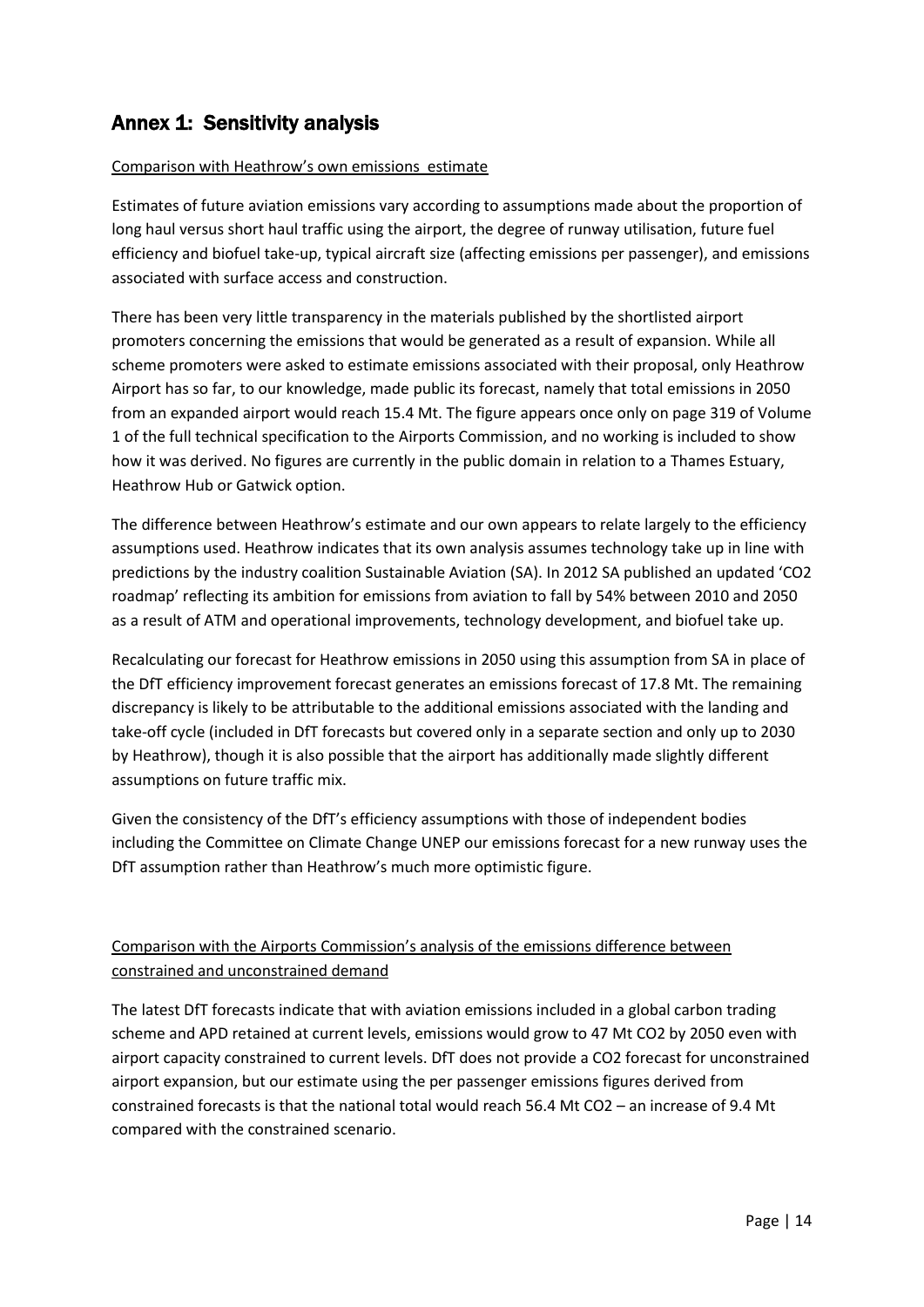The Airports Commission provides a forecast for total aviation CO2 both with and without runway constraints<sup>8</sup>. Although both its CO2 and demand estimates are lower than the official figures (lower growth at regional airports is predicted and the assumed annual efficiency improvement is higher) emissions are still forecast to overshoot 37.5 Mt by 2050 without any increase in runways and to overshoot it significantly if new runways are built. The graph below suggests an economy-wide emissions difference of around 5 Mt by 2050 if capacity is unconstrained.

Neither estimate for the emissions gap between constrained and unconstrained scenarios is suitable for use in our analysis since both figures concern overall emissions rather than those specifically from one new runway (and the consequences for other airports under a carbon cap). In addition, an unconstrained scenario could require more than one additional runway. But these findings do underline the important role of airport capacity in constraining emissions.



*From Appendix 3 of the Airports Commission's interim report*

 $^8$  Appendix 3 of the Interim Report, page 71